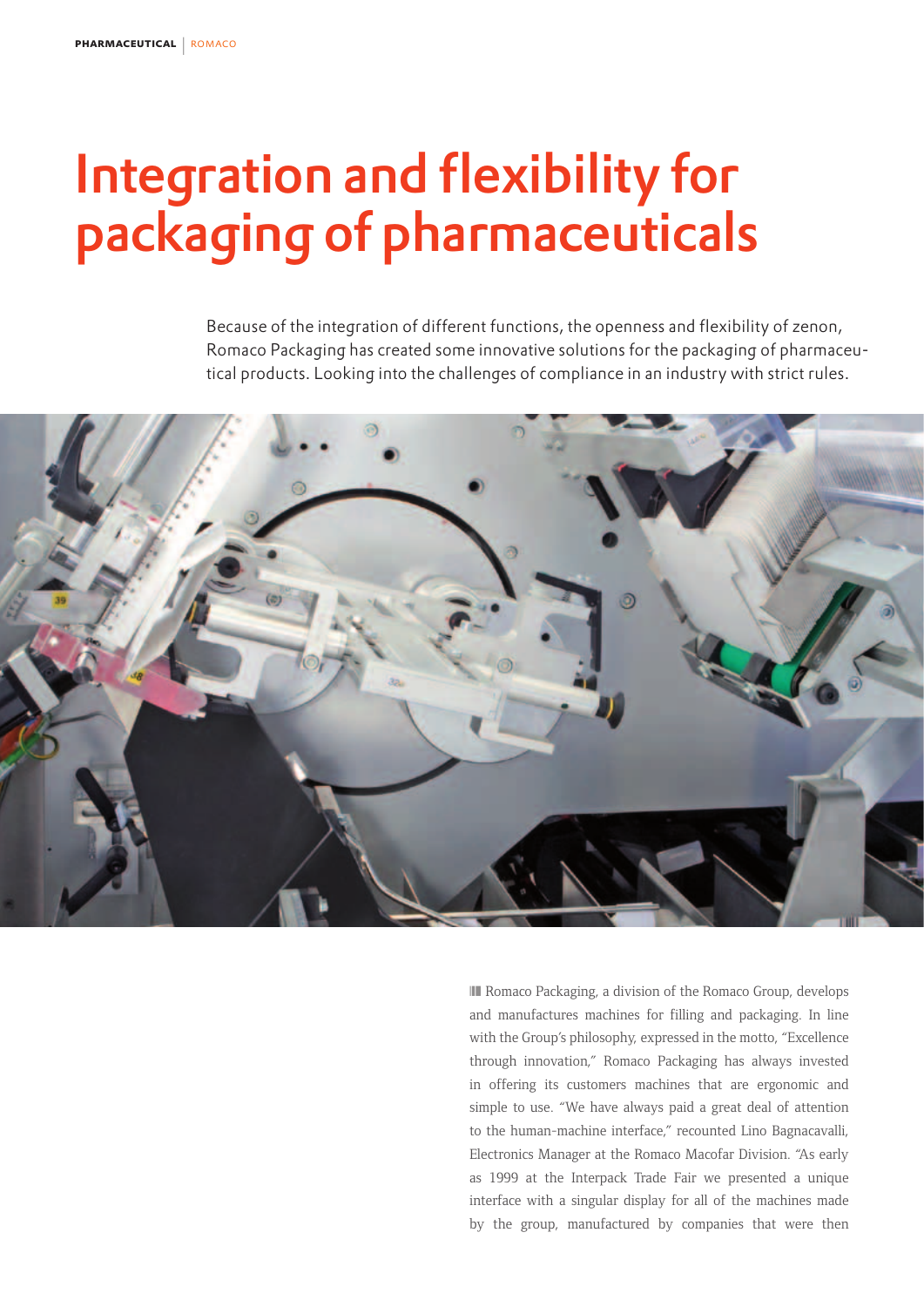

much less integrated than what is the standard today. However, in 2005, when Macofar had to develop a solution for the first time corresponding to the new requirements coming from the pharmaceutical industry supervisory agencies, our technicians were forced to use a new dedicated system that was much more sophisticated, but also much more costly. So, from that time onwards, we began to think about an alternative solution for the future. Immediately, zenon seemed competitive, because of its reduced costs, its distribution, its flexibility, its high level of openness and its simplicity. We believed that such a solution would have even enabled us to integrate other applications into the HMI and to use one, single software in all of the group's machines."

After due reflection, in 2009, Romaco engineers decided to re-open the discussion on human-machine interfaces, once again following a request by a customer working in the pharmaceuticals industry, who needed a machine complying with the FDA Standard 21 CFR part 11."It was then that we decided to field test zenon's potentials. The trial was a success. Afterwards, even the Promatic division developed an application with zenon for a customer that needed the same FDA approval. In 2010 we built the first line that integrated a production supervision SCADA. In this highly complex implementation, the machines were connected in a network using a server to download the formulas, manage batches and create a data backup. Again, zenon proved to be an excellent solution because of its flexibility and its ease of use both for the simpler HMI applications as well as for the most complex applications with supervision functions."

## compliance and connectivity

In the pharmaceuticals industry, the HMI system plays a crucial role in guaranteeing compliance. Time synchronization of data and a series of other functions offered by zenon enabled Romaco to extend the capabilities of its machines to offer full compliance with the regulations set out by regulatory authorities.

For the management of production lines with several machines, for example, Romaco was able to introduce unified user access management. "This is an extremely useful function that simplifies operator tasking," Bagnacavalli pointed out. "It may seem trivial, yet, often even on a single line with machines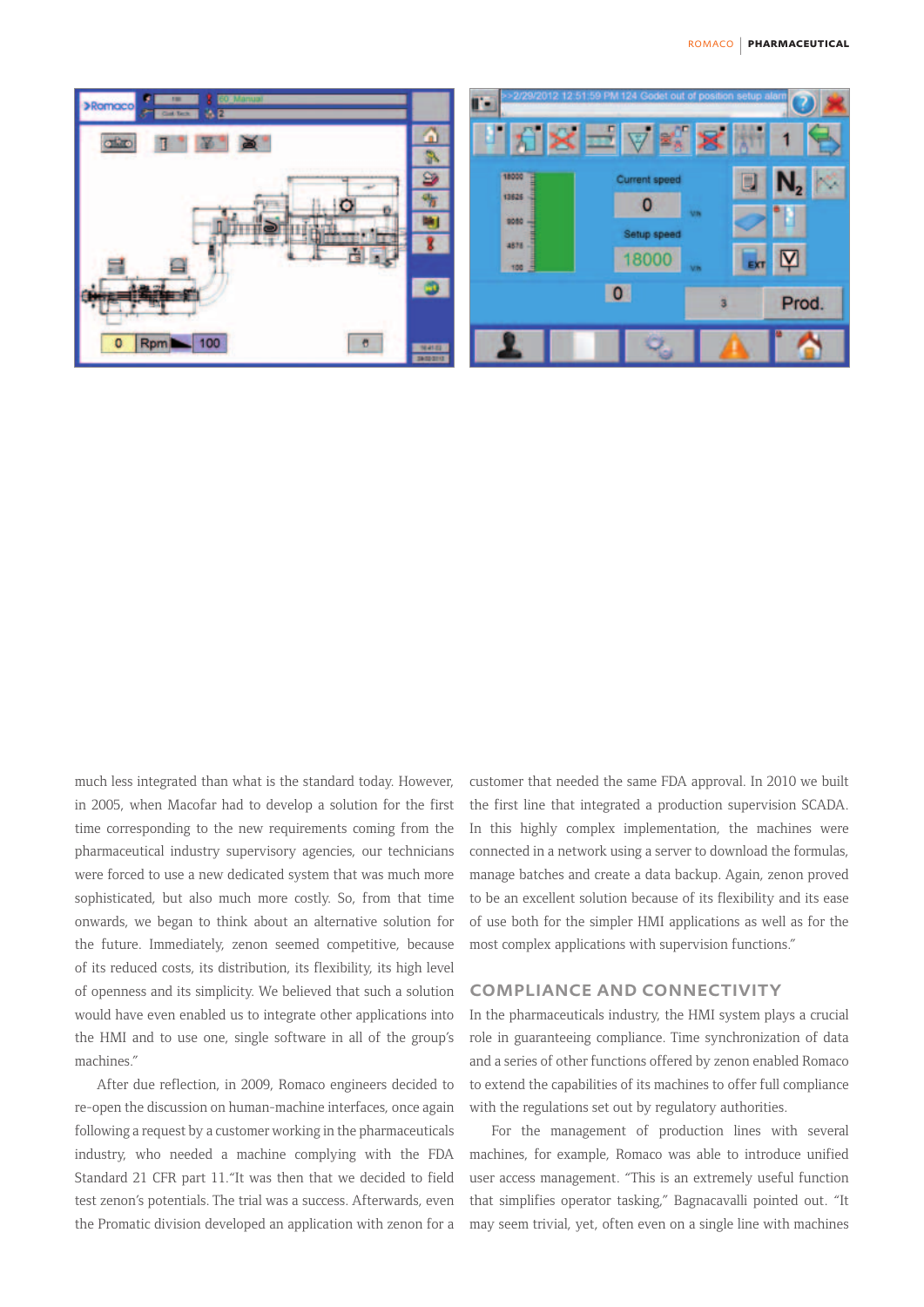from the same manufacturer, operators have to login with a password at the different stations."

By choosing zenon even backup management and report generation were made easy. Help came even for the supervision application. "With zenon the production manager can view a display of all the machines simultaneously on one monitor."

Another important aspect for Romaco was zenon's openness to communicate with outside management systems and its ease of integration with different control systems.

For interface functions zenon proved to be superior to the previous solutions while also fitting in perfectly with Romaco's current requirements. "Choosing zenon was an investment for our future: with this system there are no limits to future expansion of functions to be added."An example: "We believe that the ability to interface the shop-floor with management systems such as SAP ERP, is one of the features we will implement. In the near future this will provide an important competitive advantage."

## integrated identification

In particular, Romaco appreciates zenon's openness and its ability to dialogue and integrate with other systems. "This software's open and flexible structure enabled us to integrate third party hardware and software into our machines, giving us new functions, such as reading identification codes and printing, which had previously only been covered by separate stand-alone systems. At the same time, everything was in compliance with current regulations in Europe and the United States, relates Franco Ficarra, Electronics Manager at Promatic, the Romaco Group division that makes cartoning machines and case packers: "Promatic was the first company in the group to take advantage of zenon's capabilities. From the very beginning we were convinced that we could take full advantage of this software's potentials to bring machine management together into a single system, with one single HMI display panel and the code reading system, which up to then had worked independently

with its own monitor," Ficarra pointed out. The first integrated application was made for a Swiss customer. "We developed a simple, ergonomic machine, with a single PC display capable of controlling all functions including the Laetus laser scanner, ensuring compliance with 21 CFR part 11: a single formula for both, machine and laser scanner parameters, one audit trail and a single user log-in." That's without mentioning the performance: "By integrating all of the functions we have been able to not only obtain an economic benefit but also an advantage in terms of the speed of our machine as it can read 400 datamatrix codes per minute."

This extremely positive experience laid the foundation for further integrations. "Because of zenon our technicians are now able to add new functions to our blister pack machines, such as for example, a quality control viewing system or a laser printer. Whilst our competitors are offering "closed" systems into which new functions are added by adding external modules downstream